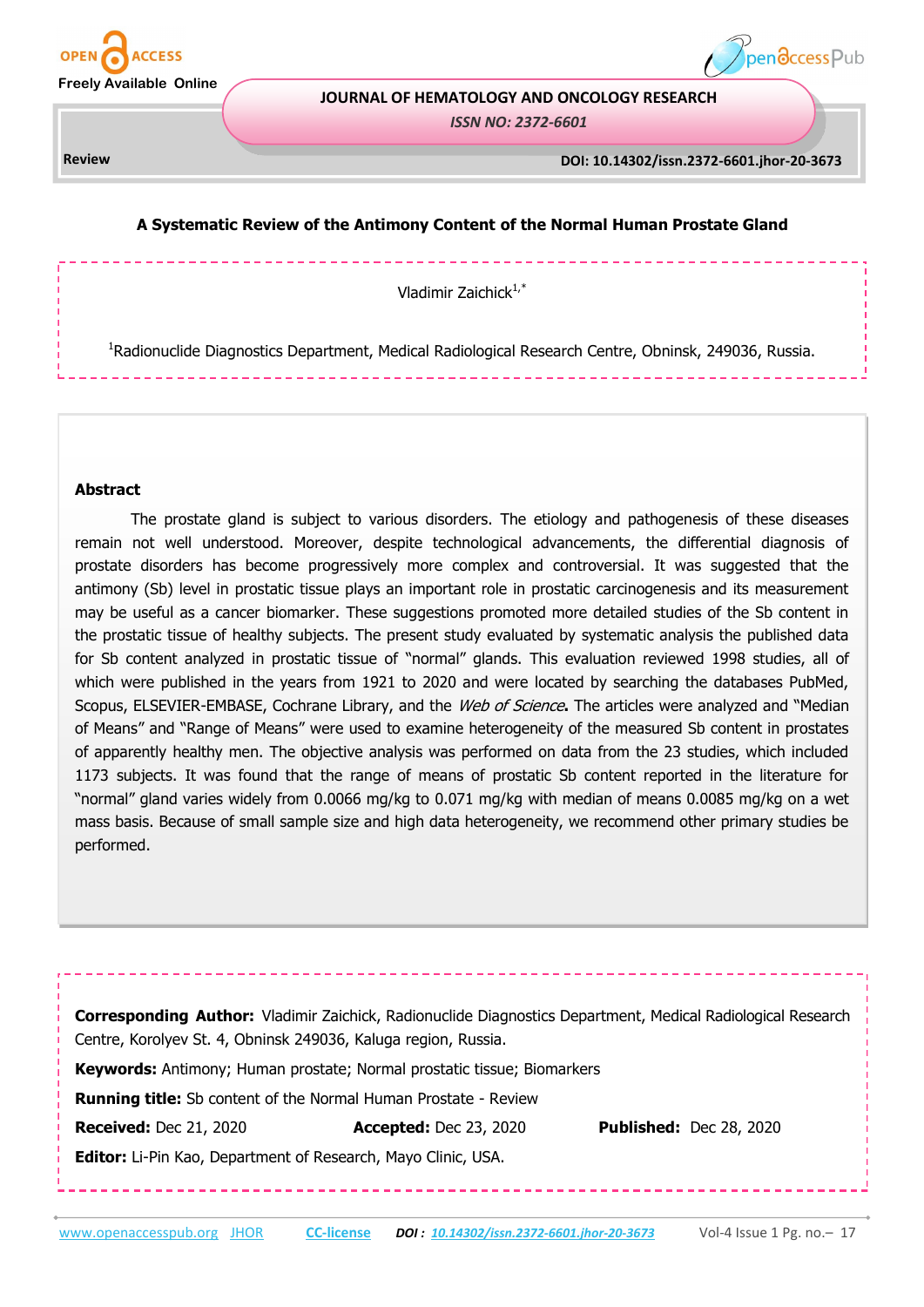



## **Introduction**

The prostate gland is subject to various disorders and of them chronic prostatitis, benign prostatic hyperplasia (BPH), and prostate cancer (PCa) are extremely common diseases of ageing men [1-3]. The etiology and pathogenesis of these diseases remain not well understood. A better understanding of the etiology and causative risk factors are essential for the primary prevention of these diseases.

In our previous studies the significant involvement of trace elements (TEs) in the function of the prostate was found. [4-15]. It was also shown that levels of TEs in prostatic tissue, including antimony (Sb), can play a significant role in etiology of PCa [16-20]. Moreover, it was demonstrated that the changes of some TE levels and Zn/Sb ratios in prostate tissue can be used as biomarkers [21-27].

It was indicated low levels of Sb in human prostatic tissue (0.071 mg/kg of wet tissue) in studies published more than 50 years ago [28]. This finding allowed conclude that the prostate gland accumulates Sb, because the levels of metalloid in prostates was almost four orders of magnitude higher the blood serum reference level (0.00001 mg/L) and one order of magnitude higher the liver reference level [29]. Furthermore, experimental and epidemiological data identified that Sb compounds should be considered as genotoxic carcinogens [30-34]. Consequently, the International Agency for Research on Cancer (IARC) has evaluated Sb as possibly carcinogenic to humans (Group 2B) [35]. These findings promoted more detailed studies of the Sb content of prostatic tissue of healthy subjects, as well as of patients with different prostatic diseases, including BPH and PCa.

The effects of TEs, including Sb, are related to their concentration. Recorded observations range from a deficiency state, through normal function as biologically essential components, to an imbalance, when excess of one element interferes with the function of another, to pharmacologically active concentrations, and finally to toxic and even life-threatening concentrations [36-38]. In this context, for example, low dose of Sb has some useful effects on health, but significant exposure to this metalloid may result in adverse health effects in different organs or tissues, including malignancy such as Non-Hodgkin's lymphoma

and melanoma, cancer of the lung, colon, rectum, bladder, thyroid, pleura, testis and PCa [31-34]. However, it still remains unclear what precise mechanism is responsible for Sb genotoxicity [30,39].

By now, a few studies have reported the Sb content in tissue of "normal" and affected glands. However, further investigation has been considered necessary to provide a practical reference data of Sb levels in prostate norm and disorders, because the findings of various studies indicate some discrepancies.

The present study addresses the significance of Sb levels in prostatic tissue as a biomarker of the gland's condition. Therefore, we systematically reviewed all the available relevant literature and performed a statistical analysis of Sb content in tissue of "normal" glands, which may provide valuable insight into the etiology and diagnosis of prostate disorders.

### **Materials and Methods**

### Data Sources and Search Strategy

Aiming at finding the most relevant articles for this review, a thorough comprehensive web search was conducted by consulting the PubMed, Scopus, ELSEVIER-EMBASE, Cochrane Library, and the Web of Science databases, as well as from the personal archive of the author collected between 1966 to 2020, using the key words: prostatic trace elements, prostatic Sb content, prostatic tissue, and their combinations. For example, the search terms for Sb content were: "Sb mass fraction", "Sb content", "Sb level", "prostatic tissue Sb" and "Sb of prostatic tissue". The language of the article was not restricted. The titles from the search results were evaluated closely and determined to be acceptable for potential inclusion criteria. Also, references from the selected articles were examined as further search tools. Relevant studies noted for the each selected article were also evaluated for inclusion.

## Eligibility Criteria

#### Inclusion Criteria

Only papers with quantitative data of Sb prostatic content were accepted for further evaluation. Studies were included if the control groups were healthy human males with no history or evidence of urological or other andrological disease and Sb levels were measured in samples of prostatic tissue.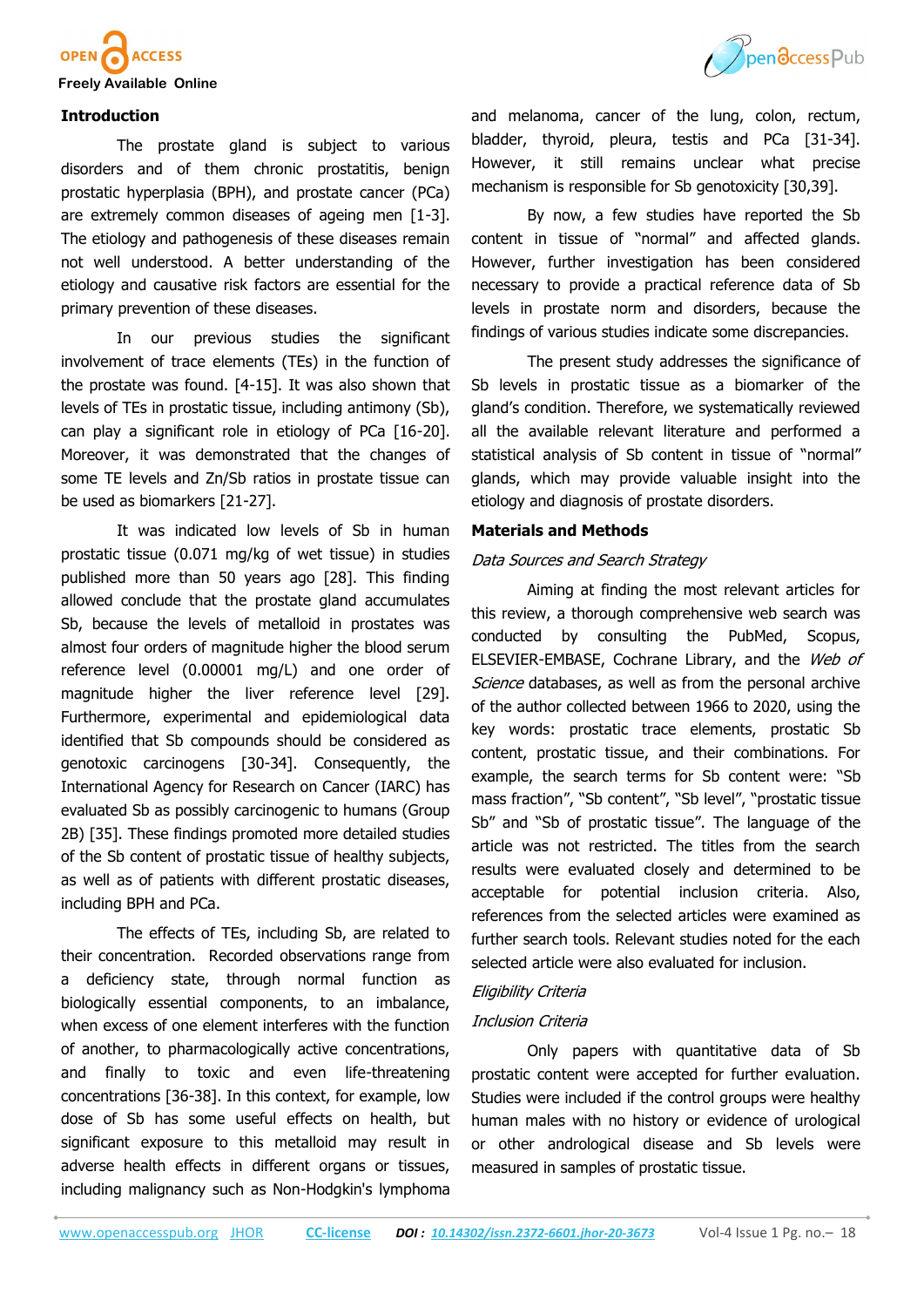

#### Exclusion Criteria

Studies were excluded if they were case reports. Studies involving subjects that were Sb occupational exposed, as well as persons from Sb contaminated area were also excluded.

## Data Extraction

A standard extraction of data was applied, and the following available variables were extracted from each paper: method of Sb determination, number and ages of healthy persons, sample preparation, mean and median of Sb levels, standard deviations of mean, and range of Sb levels. Abstracts and complete articles were reviewed independently, and if the results were different, the texts were checked once again until the differences were resolved.

### Statistical Analysis

Studies were combined based on means of Sb levels in prostatic tissue. The articles were analyzed and "Median of Means" and "Range of Means" were used to examine heterogeneity of Sb contents. The objective analysis was performed on data from the 23 studies, with 1173 subjects

### **Results**

Information about Sb levels in prostatic tissue in different prostatic diseases is of obvious interest, not only to understand the etiology and pathogenesis of prostatic diseases more profoundly, but also for their diagnosis, particularly for PCa diagnosis and PCa risk prognosis [27,36]. Thus, it dictates a need for reliable values of the Sb levels in the prostatic tissue of apparently healthy subjects, ranging from young adult males to elderly persons.

Possible publications relevant to the keywords were retrieved and screened. A total of 1998 publications were primarily obtained, of which 1975 irrelevant papers were excluded. Thus, 23 studies were ultimately selected according to eligibility criteria that investigated Sb levels in tissue of normal prostates (Table 1) and these 23 papers [7,9,11,13,14,24,26,28,40-54] comprised the material on which the review was based.

A number of values for Sb mass fractions were not expressed on a wet mass basis by the authors of the cited references. However, we calculated these values



using the medians of published data for water  $-83\%$ [55-58] and ash  $-1\%$  (on a wet mass basis) contents in normal prostates of adult men [57,59-61].

Table 1 summarizes general data from the 23 studies. The retrieved studies involved 1173 subjects. The ages of subjects were available for 20 studies and ranged from 0–87 years. Information about the analytical method and sample preparation used was available for 22 studies. One study determined Sb levels by inductively coupled plasma mass spectrometry (ICPMS) (Table 1). ICPMS is the destructive analytical method, because it requires sample acid digestion. Nine studies detected Sb level in intact prostatic tissue samples by nondestructive analytical method, such as neutron activation analysis (NAA). In twelve studies a combination of destructive and nondestructive methods (ICPMS and NAA) was used and results were summarized.

Figure 1 illustrates the data set of Sb measurements in 23 studies during the period from 1962 to 2020.

## **Discussion**

The range of means of Sb mass fractions reported in the literature for "normal" prostatic tissue varies widely from 0.0066 mg/kg [45] to <2.9 mg/kg [40] with median of means 0.0085 mg/kg wet tissue (Table 1). The maximal value of mean Sb mass fraction reported [40] was 341 times higher the median of Sb mass fraction means and at least one order of magnitude higher than all other published means. Thus, value <2.9 mg/kg [40] can be excluded. However, without this result range of means of Sb mass fractions for "normal" prostatic tissue remains very wide from 0.0066 mg/kg [45] to 0.071 mg/kg [28] with median of means 0.0085 mg/kg wet tissue and  $M_{max}/M_{min}$  ratio approximately 11 (Table 1).

This variability of reported mean values can be explained a priori by a dependence of Sb content on many factors, including analytical method imperfections, differences in "normal" prostate definitions, possible non-homogeneous distribution of Sb levels throughout the prostate gland volume, age, ethnicity, diet, smoking, alcohol intake, consuming supplemental trace elements, and others. Not all these factors were strictly controlled in the cited studies. For example, in some studies the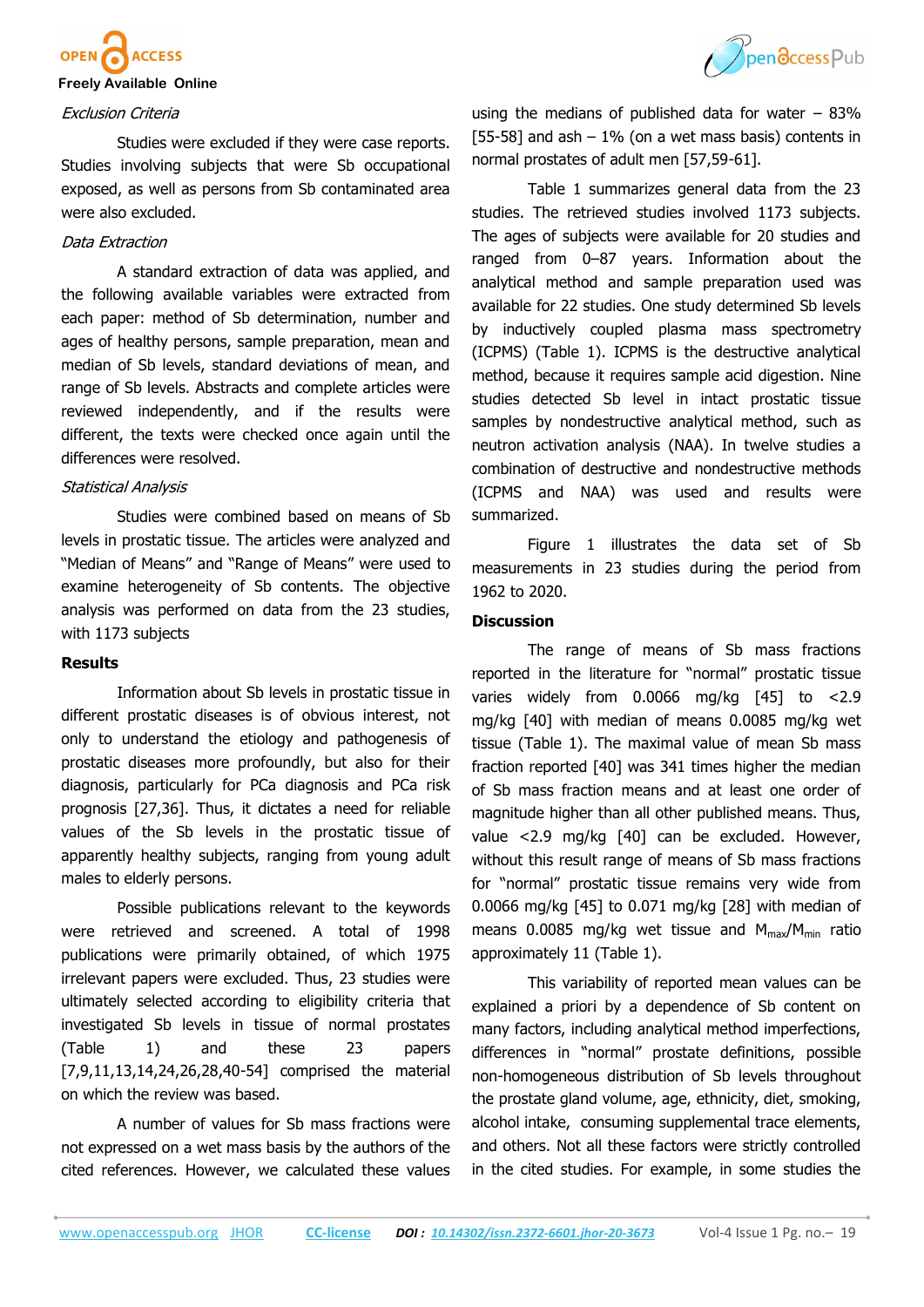



| Table 1. Reference data of Sb mass fractions (mg/kg wet tissue) in "normal" human prostatic tissue |                          |                          |                     |                          |                     |                              |  |  |  |
|----------------------------------------------------------------------------------------------------|--------------------------|--------------------------|---------------------|--------------------------|---------------------|------------------------------|--|--|--|
| Reference                                                                                          | Method                   |                          | Age, range<br>years | Sample<br>preparation    | Sb                  |                              |  |  |  |
|                                                                                                    |                          | n                        |                     |                          | M±SD                | M±SD                         |  |  |  |
| Zakutinsky et al. 1962 [40]                                                                        | $\overline{\phantom{a}}$ | $\overline{\phantom{a}}$ | Adult               | $\overline{\phantom{m}}$ | 2.9                 |                              |  |  |  |
| Smith 1967 [28]                                                                                    | <b>NAA</b>               | $\overline{7}$           | Adult               | D                        | 0.071               | 0.0051-0.275                 |  |  |  |
| Liebscher et al. 1968 [41]                                                                         | <b>NAA</b>               | $\overline{7}$           | Adult               | D                        | $0.071 \pm 0.095$   | 0.0051-0.275                 |  |  |  |
| Zaichick et al. 2011 [42]                                                                          | <b>NAA</b>               | 64                       | 13-60               | Intact                   | $0.0085 \pm 0.0063$ | 0.00085-0.027                |  |  |  |
|                                                                                                    |                          | 9                        | 13-20               | Intact                   | $0.0083 \pm 0.0061$ | $\qquad \qquad \blacksquare$ |  |  |  |
|                                                                                                    |                          | 28                       | $21 - 40$           | Intact                   | $0.0094\pm0.0060$   | -                            |  |  |  |
|                                                                                                    |                          | 27                       | $41 - 60$           | Intact                   | $0.0078 \pm 0.0068$ |                              |  |  |  |
| Zaichick et al. 2012 [24]                                                                          | <b>NAA</b>               | 37                       | $66 \pm 8$          | Intact                   | $0.0077 \pm 0.0063$ | 0.00078-0.027                |  |  |  |
| Zaichick et al. 2012 [43]                                                                          | <b>ICPMS</b>             | 64                       | 13-60               | <b>AD</b>                | $0.0068 \pm 0.0063$ | 0.00136-0.027                |  |  |  |
| Zaichick et al. 2013 [7]                                                                           | <b>NAA</b>               | 29                       | $0 - 13$            | Intact                   | $0.0107 \pm 0.0092$ |                              |  |  |  |
|                                                                                                    |                          | 21                       | 14-30               | Intact                   | $0.0088 \pm 0.0043$ |                              |  |  |  |
| Zaichick et al. 2013 [9]                                                                           | 2 methods                | 16                       | $20 - 30$           | Intact, AD               | $0.0087 \pm 0.0065$ |                              |  |  |  |
| Zaichick et al. 2014 [44]                                                                          | <b>NAA</b>               | 28                       | $21 - 40$           | Intact                   | $0.0094\pm0.0058$   | 0.00153-0.027                |  |  |  |
|                                                                                                    |                          | 27                       | $41 - 60$           | Intact                   | $0.0078 \pm 0.0070$ | 0.00078-0.027                |  |  |  |
|                                                                                                    |                          | 10                       | $61 - 87$           | Intact                   | $0.0068 \pm 0.0036$ | 0.00187-0.0121               |  |  |  |
| Zaichick et al. 2014 [45]                                                                          | 2 methods                | 28                       | $21 - 40$           | Intact, AD               | $0.0077 \pm 0.0053$ | 0.00153-0.027                |  |  |  |
|                                                                                                    |                          | 27                       | $41 - 60$           | Intact, AD               | $0.0075 \pm 0.0068$ | 0.0017-0.027                 |  |  |  |
|                                                                                                    |                          | 10                       | 61-87               | Intact, AD               | $0.0066 \pm 0.0044$ | 0.00136-0.015                |  |  |  |
| Zaichick et al. 2014 [11]                                                                          | 2 methods                | 16                       | $20 - 30$           | Intact, AD               | $0.0068 \pm 0.0036$ | $\overline{\phantom{a}}$     |  |  |  |
| Zaichick et al. 2014 [13]                                                                          | <b>NAA</b>               | 29                       | $0 - 13$            | Intact                   | $0.014 \pm 0.012$   |                              |  |  |  |
|                                                                                                    |                          | 21                       | 14-30               | Intact                   | $0.010\pm0.005$     |                              |  |  |  |
|                                                                                                    |                          | 50                       | $0 - 30$            | Intact                   | $0.0121 \pm 0.0094$ |                              |  |  |  |
| Zaichick et al. 2014 [14]                                                                          | 2 methods                | 50                       | $0 - 30$            | Intact, AD               | $0.0108 \pm 0.0087$ | $\overline{\phantom{a}}$     |  |  |  |
|                                                                                                    |                          | 29                       | $0 - 13$            | Intact, AD               | $0.013 \pm 0.011$   | $\overline{\phantom{a}}$     |  |  |  |
|                                                                                                    |                          | 21                       | 14-30               | Intact, AD               | $0.0086 \pm 0.0049$ |                              |  |  |  |
| Zaichick et al. 2015 [46]                                                                          | <b>NAA</b>               | 32                       | 44-87               | Intact                   | $0.0068 \pm 0.0054$ | 0.00078-0.027                |  |  |  |
| Zaichick 2015 [47]                                                                                 | 2 methods                | 65                       | $21 - 87$           | Intact, AD               | $0.0073 \pm 0.0058$ | ۰                            |  |  |  |
| Zaichick et al. 2016 [48]                                                                          | <b>NAA</b>               | 37                       | $41 - 87$           | Intact                   | $0.0077 \pm 0.0063$ | 0.00078-0.027                |  |  |  |
| Zaichick et al. 2016 [49]                                                                          | 2 methods                | 28                       | $21 - 40$           | Intact, AD               | $0.0092\pm0.0063$   |                              |  |  |  |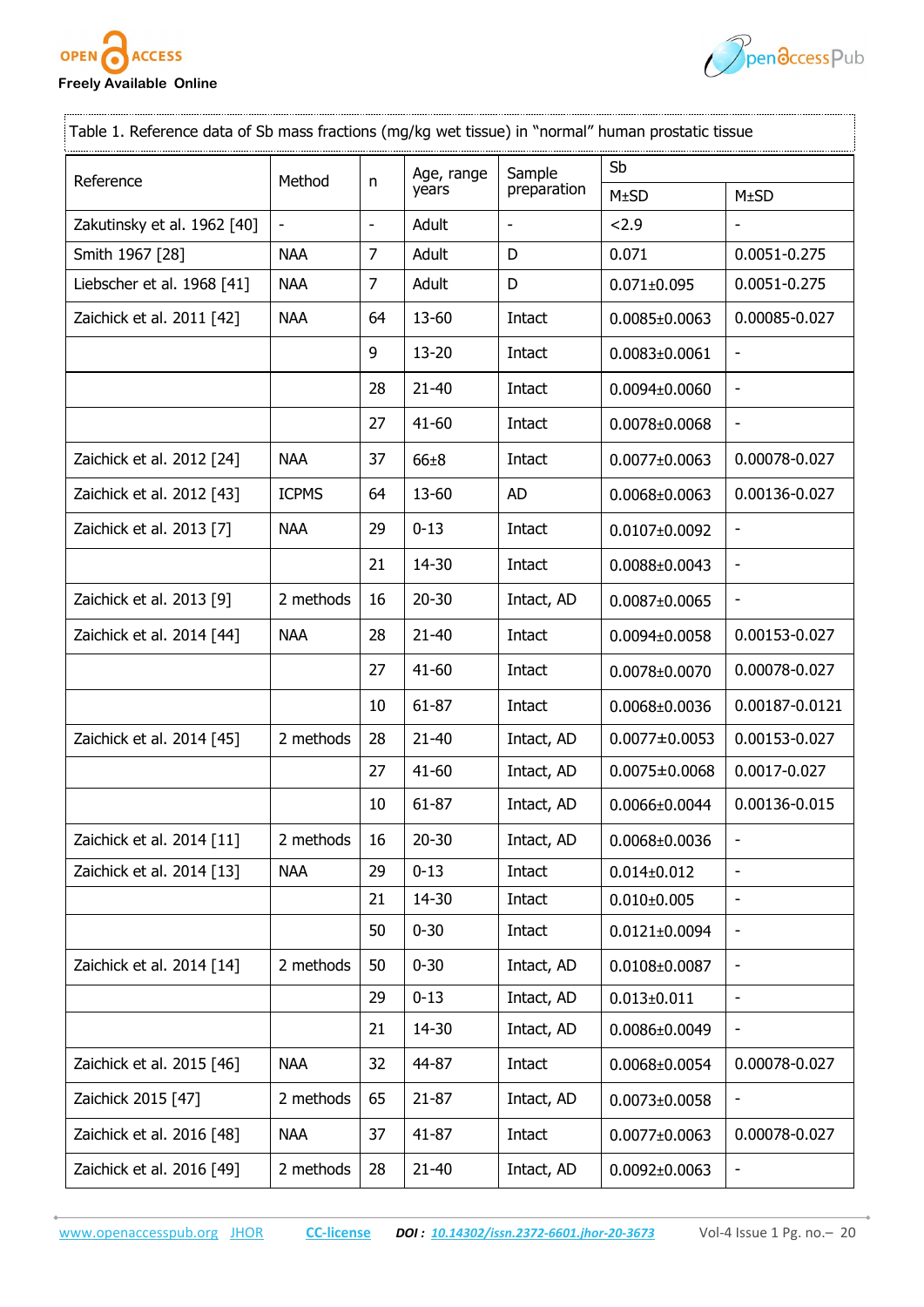**FSS** 

OPE



|                                          |           | 27              | $41 - 60$               | Intact, AD | $0.0091 \pm 0.0088$ |               |  |  |
|------------------------------------------|-----------|-----------------|-------------------------|------------|---------------------|---------------|--|--|
|                                          |           | 10              | $61 - 87$               | Intact, AD | $0.0084 \pm 0.0060$ | -             |  |  |
|                                          |           | 37              | 41-87                   | Intact, AD | $0.0089 \pm 0.0013$ | ٠             |  |  |
|                                          |           | 65              | $21 - 87$               | Intact, AD | $0.0091 \pm 0.0070$ | -             |  |  |
| Zaichick et al. 2016 [50]                | 2 methods | 32              | 44-87                   | Intact, AD | $0.0066 \pm 0.0058$ | -             |  |  |
| Zaichick et al. 2016 [51]                | 2 methods | 37              | $41 - 87$               | Intact, AD | 0.0073+0.0061       | -             |  |  |
| Zaichick et al. 2017 [26]                | 2 methods | 37              | 41-87                   | Intact, AD | $0.0073 \pm 0.0061$ | ۰             |  |  |
| Zaichick et al. 2017 [52]                | 2 methods | 37              | $41 - 87$               | Intact, AD | $0.0085 \pm 0.0071$ | 0,0015-0,0305 |  |  |
| Zaichick 2017 [53]                       | 2 methods | 37              | $41 - 87$               | Intact, AD | $0.0073 \pm 0.0062$ | 0.00136-0.027 |  |  |
| Zaichick et al. 2019 [54]                | 2 methods | 37              | $41 - 87$               | Intact, AD | $0.0073 \pm 0.0062$ | 0.00136-0.027 |  |  |
| Median of means                          |           |                 | 0.0085                  |            |                     |               |  |  |
| Range of means $(M_{min} - M_{max})$ ,   |           | $0.0066 - 2.90$ |                         |            |                     |               |  |  |
| Ratio M <sub>max</sub> /M <sub>min</sub> |           |                 | $(<2.90/0.0066) = <439$ |            |                     |               |  |  |
| All references                           |           |                 | 23                      |            |                     |               |  |  |

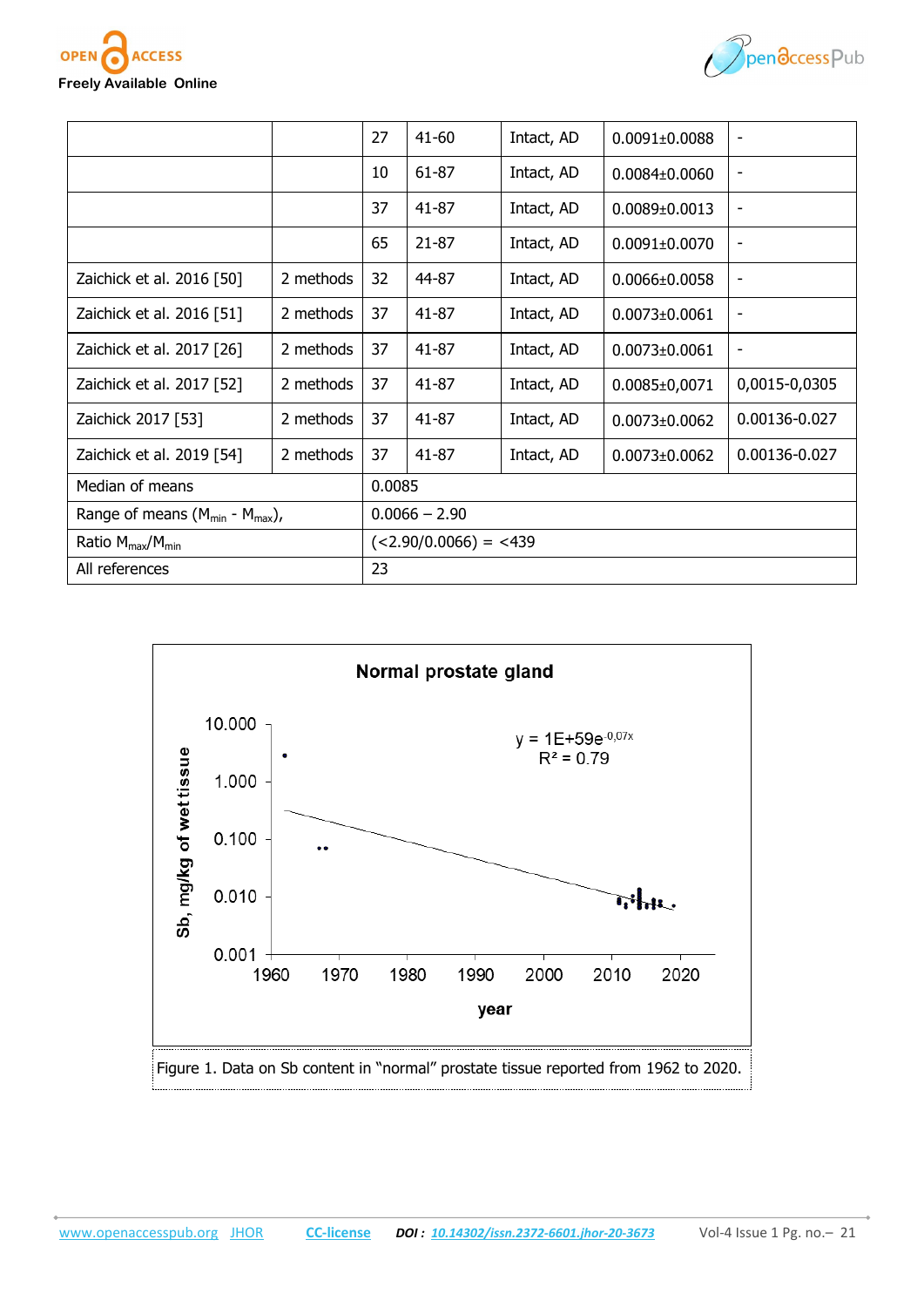



"normal" prostate means a gland of an apparently healthy man who had died suddenly, but without any morphological confirmation of "normality" of his prostatic tissue. In other studies the "normal" prostate means a non-cancerous prostate (but hyperplastic and inflamed glands were included) and even a visually normal prostatic tissue adjacent to a prostatic malignant tumor. Some researchers used as the "normal" prostate the glands of patients who died from acute and chronic non-prostatic diseases including subjects who had suffered from prolonged wasting illnesses. In some studies whole glands were used for the investigation while in others the Sb content was measured in pieces of the prostate. Therefore published data allowed us to estimate the effect of only some different factors on Sb content in "normal" prostate tissue.

### **Analytical Method**

The trend line of Sb content data in "normal" prostate (Figure 1) showed that an improvement of analytical technologies during last 50 years impacted significantly on the mean and variability of reported values. In our opinion, the leading cause of inter-observer variability was an insufficient sensitivity of analytical techniques and a lack of quality control of results in old studies published in 60s.

In one reported paper such destructive analytical method as ICP-MS was used. This method requires acid digestion of the samples at a high temperature. There is evidence that use of this treatment causes some quantities of TEs to be lost [36,62,63]. On the other hand, the Sb content of chemicals used for acid digestion can contaminate the prostate samples. Thus, when using destructive analytical methods it is necessary to allow for the losses of TEs, for example when there is complete acid digestion of the sample. Then there are contaminations by TEs during sample decomposition, which require addition of some chemicals. It is possible to avoid these problems by using non-destructive methods, such as NAA, which allow to quantify Sb content in "normal" prostate without acid digestion. Moreover, a good agreement between results obtained by both NAA and ICPMS methods under a strong quality control [9,11,14,26,45,47,49-54] shoved that in case of Sb it is possible to avoid uncertainties connected with acid digestion. It is, therefore, reasonable to conclude that

the quality control of results is very important factor for using the Sb content in prostatic tissue as biomarkers.

### Age

In a few studies which used the comparison of different age groups or the Pearson's coefficient of correlation between age and Sb content in prostate tissue it was not found a significant changes in Sb content with increasing age [7,13,14,42,44,45,49]. These findings allowed us to conclude that the Sb content in "normal" prostates does not depend on age.

# Androgen-Independence of Prostatic Sb Levels

There was not found a significant difference between Sb levels in prostates of teenagers before puberty and of post-pubertal teenagers and young adults [7,13,14]. These findings allowed us to conclude that the Sb content in "normal" prostates does not depend on the level of androgens, and vice versa. However, studies on the association between the Sb content in "normal" prostates and the level of androgens in blood were not found.

# Sb Intake

The general population can be exposed to low levels of Sb pri-marily through ingestion of drinking water and to a lesser degree through consumption of food and inhalation of ambient air [64]. One may also be exposed to Sb through skin contact with Sb alloys used in lead storage batteries, solder, sheet and pipe metal, bearings, castings, type metal, ammunition, pewter, paints, glass, pottery and ceramics [65]. Meats, vegetables, and seafood generally contain from 0.0002 to 0.0011 mg Sb per kg of fresh mass and on average, 0.005 mg Sb is consumed with food everyday [64]. Concentration of Sb in waters of different types such as tap water, household wells, groundwater, and surface waters variate very widely but the Sb drinking water limit is 0.005 mg/L [66]. However, most Sb concentrations in drinking water are below the 0.001 mg/L, except for some bottled waters that can show higher level under extended conditions of storage which promote Sb leaching from bottle plastic (polyethylene terephthalate - PET or "terylene) [64,67]. Sb poisoning may be resulted from drinking acidic fruit juices containing Sb oxide dissolved from the glaze of cheap enamelware containers [68'. Elevated Sb intake may also result from tobacco smoking because a cigarette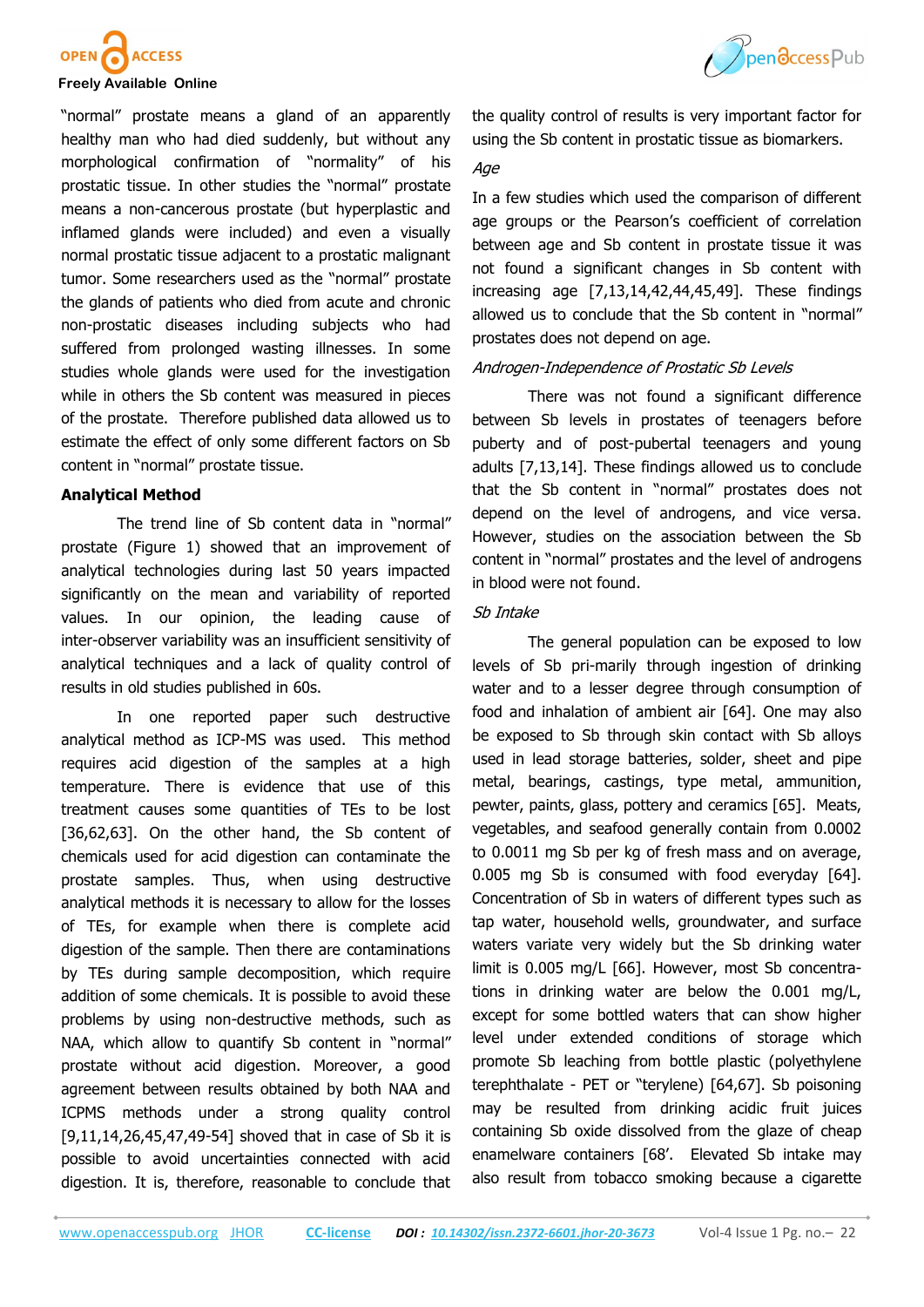



smoke contains significant amounts of this metalloid. In one study the Sb content was reported to be about 10 mg/kg in tobacco, 35-60 mg/kg in smoke condensate, and about 12-20 mg/kg in cigarette ashes [60]. Other potential sources of Sb exposure are medications, such as [tartar emetic \(](https://www.britannica.com/science/tartar-emetic)Sb and potassium tartrate), used to induce vomiting and in treatment of helminthic and fungal infestations [70,71].

# Sb Content in Body Fluids, Tissues and Organs

It is known that Sb is accumulated primarily in liver, kidney, skeleton, thyroid, and muscle [72]. For example, mass fraction of this metalloid in liver and kidney cortex of the persons from the reference group were 0.007 and 0.005 mg/kg of wet tissue respectively [69]. The median of prostatic Sb content means obtained in the present review (0.0085 mg/kg of wet tissue) is higher the metalloid level in liver. Thus, we can conclude that the prostate is also a target organ for Sb. A small increase of Sb intake for a long period associated with a great increase of metalloid concentration in blood [67,70], and, as a consequence in different organs, including the prostate.

All natural chemical elements of the Periodic System, including Sb, present in all subjects of biosphere [36,73,74]. During the long evolutional period intakes of Sb in organisms were more or less stable and organisms were adopted for such environmental conditions. Sb minerals have been known and used in relative small amounts since ancient times. Sb minerals were used in cosmetics, medicine, and for [murder.](https://en.wikipedia.org/wiki/Murder)  Nicolas Lémery, a French chemist, was the first person to scientifically study Sb and published his findings in 1707.

The situation with using Sb began to change after the industrial revolution, particularly, over the last 100 years. The primary use of Sb is in industry. For example, very pure Sb is used to make certain types of semiconductor devices, such as diodes and infrared detectors. Sb alloys are used in lead-acid batteries, low friction metals, type metal, cable coverings, microelectronics, solders, bullets and bearings, and in pewter (an alloy of tin, copper and Sb). Other uses of Sb compounds include as a pigment in paints, textiles and glass industries, as well as in the production of the thermoplastic polymer polyethylene terephthalate. Sb

compounds is also used in the manufacture of flame-retardant or flame-proofing materials (rubber, plastics, pigments, adhesives, textiles, and paper), as well as in production of some medications and antiprotozoal veterinary drugs [67,70.75].

Thus, inorganic Sb is ubiquitously distributed in environment and food, water, and air everywhere contain this element. In addition to the abundant natural sources of Sb, there are a large number of industrial sources of Sb to the soil (through atmospheric emissions originating from residues from coal, oil, and gas combustion, urban refuse, Au, Cu, Pb, Sb, and Zn mine tailings, smelter slag, waste, including pharmaceutical waste), water (through irrigation and industrial liquid waste, livestock dips, and wastewater sludge application), and air (Sb may be released from metal smelters and from combustion of fossil fuels) contamination. For example, in 1979 year the anthropogenic emission of Sb was estimated as 38,000 tons annually [76]. From the polluted environment Sb is subsequently introduced into the food chain [77]. However, the major source of human exposure to Sb on unpolluted territories is naturally contaminated drinking water [66-68,70].

Sb is an important product in the world economy. Most of the Sb mined today comes from China, which supplies approximately 90% of the world's total. In the end of past century Sb annual production was about 50.000 tons per year but in 2015, the total global volume of Sb production was already approximately 175,500 metric tons. Some Sb is produced as a by-product of smelting ores of metals, mainly gold, copper and silver, in countries such as the United States, Canada, and Australia. Since the use of Sb is linked to the rapidly developing modern technology, we can assume that over the years, the need of industry in this metalloid has increased significantly and would continue to increase in the future.

As mentioned above, an ingestion of Sb by humans can cause a variety of disorders, such as irritation of the eyes, severe vomiting, diarrhea, skin lesions, lung diseases, heart problems, stomach ulcers [67,70] and different types of cancers, including PCa [31-34]. In spite of a significant correlations between Sb exposure and the risk of PCa have been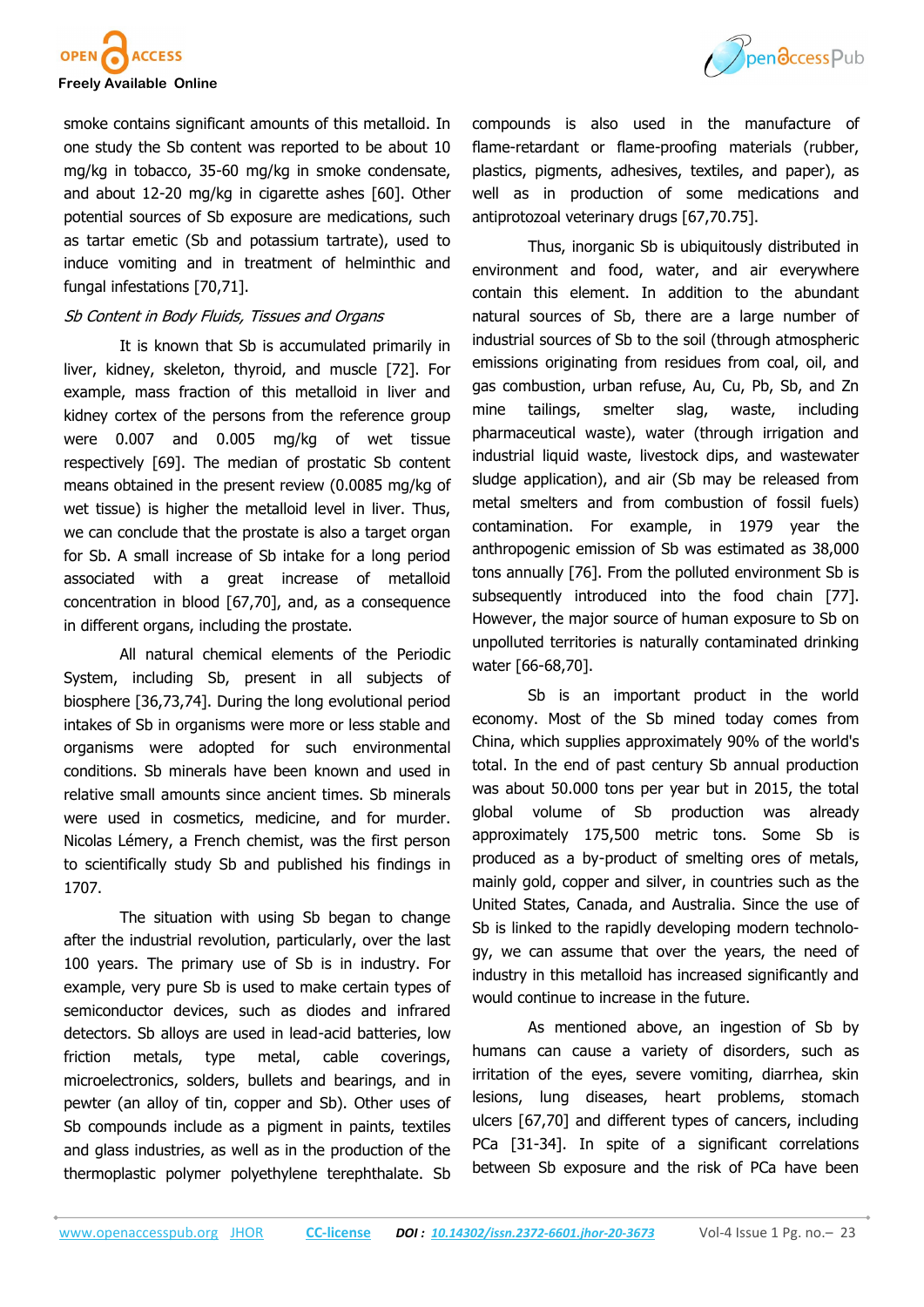



reported [31-34], precise molecular mechanisms by which this metalloid causes healthy cells to transform to malignant states have yet to be fully defined. Possibly, production of active oxygen species and/or DNA repair inhibition are mechanisms involved [30].

Thus, according our study for unpolluted areas there are no information could explain the variability of published means for "normal" prostatic Sb levels from 0.0066 mg/kg to 0.071 mg/kg of wet tissue. Moreover, prostate tissue Sb contents showed large variations among individuals, but sources of the variation remain unknown. It is, therefore, reasonable to assume from data of our study that inaccuracy of analytical technologies employed caused so great variability of published means for prostatic Sb levels. This conclusion was supported the fact that the Certified Reference Materials for quality control of results were not used in old studies.

There are some limitations in our study, which need to be taken into consideration when interpreting the results of this review. The sample size of each study was sometimes relatively small (from 7 to 65), and a total of 1173 "normal" prostates were investigated from all 23 studies. As such, it is hard to draw definite conclusions about the reference value of the Sb content in "normal" prostate as well as about the clinical value of the Sb levels in "normal" prostates as a biomarker.

### **Conclusion**

The present study is a comprehensive study regarding the determination of Sb content in "normal" human prostates. With this knowledge Sb levels may then be considered as a biomarker for the recognition of prostate disorders. The study has demonstrated that level of Sb in "normal" prostates depends on many unknown factors. Because of the uncertainties we have outlined, we recommend other primary studies be performed.

# **References**

- 1. Nickel, J.C. (2011) Prostatitis. Can Urol Assoc J. 5, 306–315.
- 2. [Lim,](https://www.ncbi.nlm.nih.gov/pubmed/?term=Lim%20KB%5BAuthor%5D&cauthor=true&cauthor_uid=29264223) K.B. (2017) Epidemiology of clinical benign prostatic hyperplasia. [Asian J Urol.](https://www.ncbi.nlm.nih.gov/pmc/articles/PMC5717991/) 4, 148–151.
- 3. Rawla, P. (2019) Epidemiology of Prostate Cancer. [World J Oncol.](https://www.ncbi.nlm.nih.gov/pmc/articles/PMC6497009/) 10(2), 63–89.
- 4. Avisyn, A.P., Dunchik, V.N., Zhavoronkov, A.A., Zaichick, V.E., Sviridova, T.V. (1981) Histological structure of the prostate and content of zinc in it during various age period. Archiv Anatomy, Gistology, and Ebriology (Leningrad) 81(11), 76–83.
- 5. Zaichick, V. (2004) INAA and EDXRF applications in the age dynamics assessment of Zn content and distribution in the normal human prostate. J Radioanal Nucl Chem. 262, 229–234.
- 6. Zaichick, V., Zaichick, S. (2013) The effect of age on Br, Ca, Cl, K, Mg, Mn, and Na mass fraction in pediatric and young adult prostate glands investigated by neutron activation analysis. Appl Radiat Isot. 82,145–151.
- 7. Zaichick, V., Zaichick, S. (2013) INAA application in the assessment of Ag, Co, Cr, Fe, Hg, Rb, Sb, Sc, Se, and Zn mass fraction in pediatric and young adult prostate glands. J Radioanal Nucl Chem. 298, 1559–1566.
- 8. Zaichick, V., Zaichick, S. (2013) NAA-SLR and ICP-AES application in the assessment of mass fraction of 19 chemical elements in pediatric and young adult prostate glands. Biol Trace Elem Res. 156, 357  $-366$ .
- 9. Zaichick, V., Zaichick, S. (2013) Use of neutron activation analysis and inductively coupled plasma mass spectrometry for the determination of trace elements in pediatric and young adult prostate. Am J Analyt Chem. 4, 696–706.
- 10. Zaichick, V., Zaichick, S. (2014) Relations of bromine, iron, rubidium, strontium, and zinc content to morphometric parameters in pediatric and nonhyperplastic young adult prostate glands. Biol Trace Elem Res. 157, 195–204.
- 11. Zaichick, V., Zaichick, S. (2014) Relations of the neutron activation analysis data to morphometric parameters in pediatric and nonhyperplastic young adult prostate glands. Advances in Biomedical Science and Engineering 1, 26–42.
- 12. Zaichick, V., Zaichick, S. (2014) Relations of the Al, B, Ba, Br, Ca, Cl, Cu, Fe, K, Li, Mg, Mn, Na, P, S, Si, Sr, and Zn mass fractions to morphometric parameters in pediatric and nonhyperplastic young adult prostate glands. BioMetals 27, 333–348.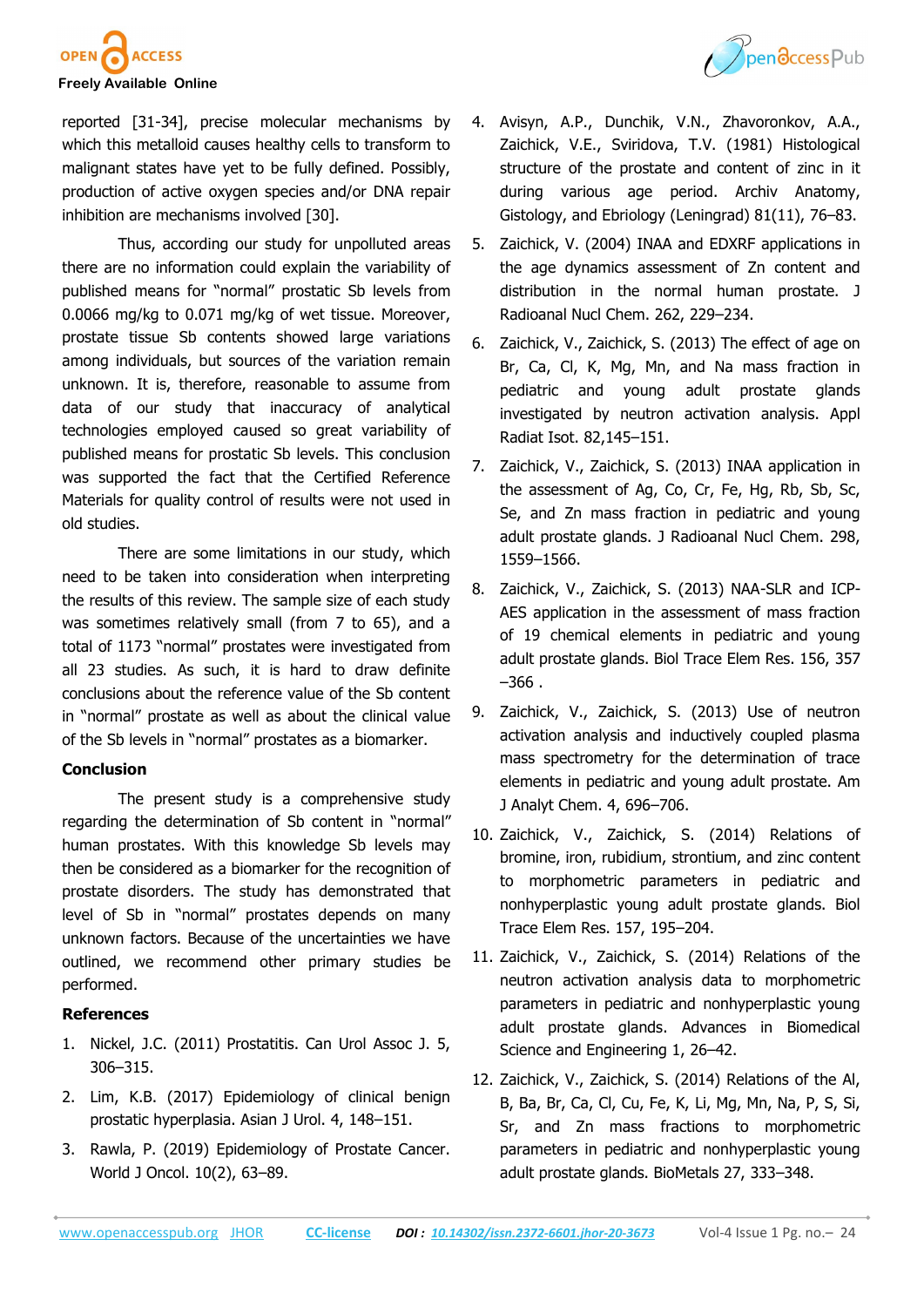



- **Freely Available Online**
- 13. Zaichick, V., Zaichick, S. (2014)Androgen-dependent chemical elements of prostate gland. Androl Gynecol: Curr Res 2, 2.
- 14. Zaichick, V., Zaichick, S. (2014) The distribution of 54 trace elements including zinc in pediatric and nonhyperplastic young adult prostate gland tissues. Journal of Clinical and Laboratory Investigation Updates 2(1), 1–15.
- 15. Zaichick, V., Zaichick, S. (2015) Differences and relationships between morphometric parameters and zinc content in nonhyperplastic and hyperplastic prostate glands. Br J Med & Med Res. 8, 692–706.
- 16. Schwartz, M.K. (1975) Role of trace elements in cancer. Cancer Res. 35, 3481–3487.
- 17. Zaichick, V., Zaichick, S. (1999) Role of zinc in prostate cancerogenesis. In: Mengen und Spurenelemente. 19. Arbeitstagung. Jena: Friedrich-Schiller-Universitat; 1999. p. 104–115.
- 18. Zaichick, V., Zaichick, S., Wynchank, S. (2016) Intracellular zinc excess as one of the main factors in the etiology of prostate cancer. J Anal Oncol. 5, 124–131.
- 19. Zaichick, V., Zaichick, S., Rossmann, M. (2016) Intracellular calcium excess as one of the main factors in the etiology of prostate cancer. AIMS Mol Sci. 3, 635–647.
- 20. Onega, T., Baron, J., MacKenzie, T. (2006) Cancer after total joint arthroplasty: a meta-analysis. Cancer Epidemiol Biomarkers Prev. 15(8), 1532–1537.
- 21. Dunchik, V., Zherbin, E., Zaichick, V., Leonov, A., Sviridova, T. (1980) Method for differential diagnostics of prostate malignant and benign tumours. Russian patent (Author's Certificate No 764660, priority of invention 27.10.1977). Discoveries, Inventions, Commercial Models, Trade Marks 35, 13.
- 22. Zaichick, V., Sviridova, T., Zaichick, S. (1997) Zinc in the human prostate gland: normal, hyperplastic and cancerous. Int Urol Nephrol. 29, 565–574.
- 23. Zaichick, V., Sviridova, T., Zaichick, S. (1997) Zinc in human prostate gland: normal, hyperplastic and cancerous. J Radioanal Nucl Chem. 217, 157–161.
- 24. Zaichick, S., Zaichick, V. (2012) Trace elements of

normal, benign hypertrophic and cancerous tissues of the human prostate gland investigated by neutron activation analysis. J Appl Radiat Isot. 70, 81–87.

- 25. Zaichick, V., Zaichick, S. (2016) Ratios of selected chemical element contents in prostatic tissue as markers of malignancy. Hematol Med Oncol. 1(2), 1–8.
- 26. Zaichick, V., Zaichick, S. (2017) Trace element levels in prostate gland as carcinoma's markers. J Cancer Ther. 8, 131–145.
- 27. Zaichick, V., Zaichick, S. (2017) Ratios of Zn/trace element contents in prostate gland as carcinoma's markers. Cancer Rep Rev. 1(1), 1–7.
- 28. Smith, H. (1967) The distribution of antimony, arsenic, copper, and zinc in human tissue. J Forensic Science Sos. 7, 97-102.
- 29. Iyengar, G.V. (1998) Reevaluation of the trace element content in reference men. Radiat Phys Chem. 51, 545–560.
- 30. De Boeck, M., Kirsch-Volders, M., Lison, D. (2003) Cobalt and antimony: genotoxicity and carcinogenicity. Mutat Res. 533(1-2), 135-152.
- 31. Saerens, A., Ghosh, M., Verdonck, J., Godderis, L. (2019) Risk of cancer for workers exposed to antimony compounds: A systematic review**.** [Int J](https://www.ncbi.nlm.nih.gov/pmc/articles/PMC6888331/)  [Environ Res Public Health.](https://www.ncbi.nlm.nih.gov/pmc/articles/PMC6888331/) 16(22), 4474.
- 32. Jalilian, H., Ziaei, M., Weiderpass, F., Rueegg, C.S., [Khosravi,](https://pubmed.ncbi.nlm.nih.gov/?term=Khosravi+Y&cauthor_id=30737784) Y., et al. (2019) Cancer incidence and mortality among firefighters. Int J Cancer. 145(10), 2639-2646.
- 33. Casjens, S., Brüning, T., Taeger, D. (2020) Cancer risks of firefighters: a systematic review and metaanalysis of secular trends and region-specific differences**.** [Int Arch Occup Environ Health.](https://www.ncbi.nlm.nih.gov/pmc/articles/PMC7452930/) 93(7): 839–852.
- 34. Schildroth, S., Osborne, G., Smith, A.R., Yip, C., Collins, C., et al. (2020) Occupational exposure to antimony trioxide: a risk assessment. Occup Environ Med. oemed-2020-106980.
- 35. International Agency for Research on Cancer (IARC) working group on the evaluation of carcinogenic risks to humans. Painting, firefighting, and shiftwork. (2010) IARC Monogr Eval Carcinog Risks Hum. 98, 9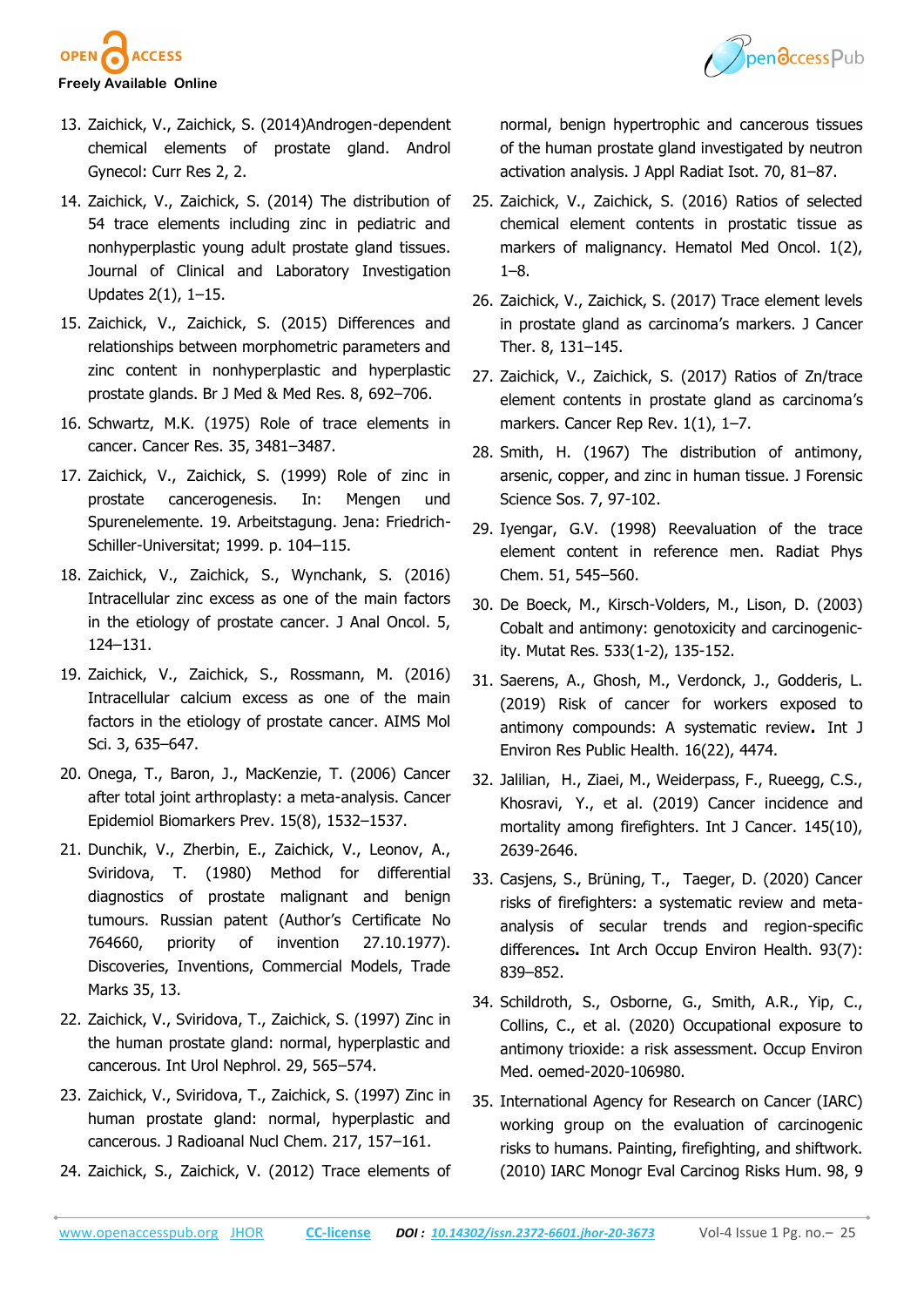



–764.

- 36. Zaichick, V. (2006) Medical elementology as a new scientific discipline. J Radioanal Nucl Chem. 269, 303–309.
- 37. Hunter, P. (2008) A toxic brew we cannot live without. Micronutrients give insights into the interplay between geochemistry and evolutionary biology. [EMBO Rep.](https://www.ncbi.nlm.nih.gov/pmc/articles/PMC2246629/) 9(1), 15–18.
- 38. López-Alonso, M. (2012) Trace minerals and livestock: Not too much not too little. International Scholarly Research Notices. 2012, Article ID 704825
- 39. Gebel, T. (1997) Arsenic and antimony: Comparative approach on mechanistic toxicology. Chem Biol Interact. 107,131–44.
- 40. Zakutinsky, D.I., Parfyenov, Yu.D., Selivanova, L.N. (1962) Data book on the radioactive isotopes toxicology. State Publishing House of Medical Literature, Moscow.
- 41. Liebscher, K., Smith, H. (1968) Essential and nonessential trace elements. A method of determining whether an element is essential or nonessential in human tissue. Arch Environ Health. 17, 882-891.
- 42. Zaichick, S., Zaichick, V. (2011) The effect of age on Ag, Co, Cr, Fe, Hg, Sb, Sc, Se, and Zn contents in intact human prostate investigated by neutron activation analysis. Appl Radiat Isot. 69, 827–833.
- 43. Zaichick, S., Zaichick, V., Nosenko, S., Moskvina, I. (2012) Mass fractions of 52 trace elements and zinc trace element content ratios in intact human prostates investigated by inductively coupled plasma mass spectrometry. Biol Trace Elem Res. 149, 171– 183.
- 44. Zaichick, V., Zaichick, S. (2014) INAA application in the assessment of chemical element mass fractions in adult and geriatric prostate glands. Appl Radiat Isot. 90, 62–73.
- 45. Zaichick, V., Zaichick, S. (2014) Use of INAA and ICP-MS for the assessment of trace element mass fractions in adult and geriatric prostate. J Radioanal Nucl Chem. 301, 383–397.
- 46. Zaichick, V., Zaichick, S. (2015) Differences between chemical element contents in hyperplastic and nonhyperplastic prostate glands investigated by

neutron activation analysis Biol Trace Elem Res. 164, 25–35.

- 47. Zaichick, V. (2015) The variation with age of 67 macro- and microelement contents in nonhyperplastic prostate glands of adult and elderly males investigated by nuclear analytical and related methods. Biol Trace Elem Res. 168, 44–60.
- 48. Zaichick, V., Zaichick, S. (2016) Variations in concentration and histological distribution of Ag, Co, Cr, Fe, Hg, Rb, Sb, Sc, Se, and Zn in nonhyperplastic prostate gland throughout adulthood. J J Cell Mol Bio. 2(1), 011.
- 49. Zaichick, V., Zaichick, S. (2016) Age-related changes in concentration and histological distribution of 54 trace elements in nonhyperplastic prostate of adults. Int Arch Urol Complic. 2(2), 019.
- 50. Zaichick, V., Zaichick, S. (2016) Prostatic tissue levels of 43 trace elements in patients with BPH. Br J Med Med Res. 15(2), 1–12.
- 51. Zaichick, V., Zaichick, S. (2016) Prostatic tissue levels of 43 trace elements in patients with prostate adenocarcinoma. Cancer and Clinical Oncology. 5 (1), 79–94.
- 52. Zaichick, V., Zaichick, S. (2017) Chemical Element Contents in Normal and Benign Hyperplastic Prostate. Ann Mens Health Wellness. 1(2), 1006.
- 53. Zaichick, V. (2017) Differences between 66 Chemical Element Contents in Normal and Cancerous Prostate. Journal of Analytical Oncology. 6, 37–56.
- 54. Zaichick, V., Zaichick, S. (2019) Comparison of 66 chemical element contents in normal and benign hyperplastic prostate. Asian J Urol. 6, 275–89.
- 55. Isaacs, J.T. (1983) Prostatic structure and function in relation to the etiology of prostatic cancer. Prostate. 4(4), 351–366.
- 56. Leissner, K.M, Fielkegard, B., Tisell, L.E. (1980) Concentration and content of zinc in human prostate. Invest Urol. 18, 32–35.
- 57. Woodard, H.Q., White, D.R. (1986) The composition of body tissues. Br J Radiol. 59, 1209–1218.
- 58. Arnold, W.N., Thrasher, J.B. (2003) Selenium concentration in the prostate. Biol Trace Elem Res.